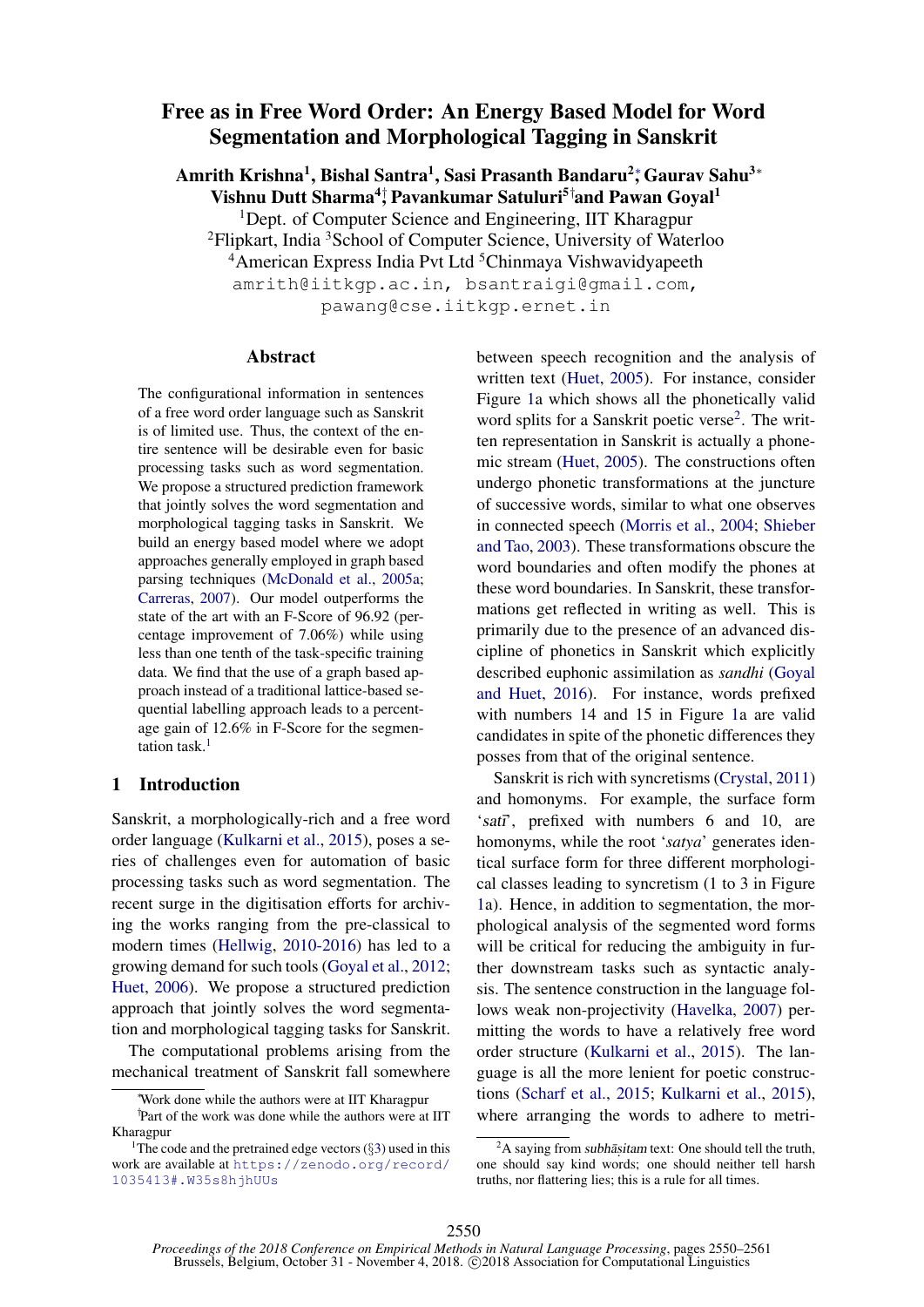

<span id="page-1-0"></span>Figure 1: a) All the phonetically valid segmentations [\(link\)](http://sanskrit.inria.fr/cgi-bin/SKT/sktgraph?lex=SH&st=t&us=f&cp=t&text=satya.mbruuyaatpriya.mbruuyaannabruuyaatsatyamapriya.mpriya.mcanaan.rtambruuyaade.sadharma.hsanaatana.h&t=VH&topic=&mode=g) for 'satyambrūyāt priyam brūyānnabrūyātsatyamapriyam priyam canān r tambrūyādes adharmahsanātanah' from (subhāsitam) as output by Sanskrit Heritage Reader (SHR) and b) correct segmentation selected from the candidate space.

cal constraints is a bigger concern [\(Melnad et al.,](#page-10-6) [2013\)](#page-10-6). Hence, the whole input context is desirable when making each prediction at the output [\(Bah](#page-9-5)[danau et al.,](#page-9-5) [2015\)](#page-9-5), even for preliminary tasks such as segmentation in Sanskrit [\(Reddy et al.,](#page-11-2) [2018\)](#page-11-2).

The word splits in Figure [1](#page-1-0) are based on the analysis by a lexicon driven analyser, Sanskrit Heritage Reader  $(SHR)^3$  $(SHR)^3$ . A total of 1,056 combinations can be formed from the word splits, such that each of those combinations is a solution which covers the entire input. We call such a solution as an '*exhaustive segmentation'*. Out task is to find an '*exhaustive segmentation'*, which is also semantically valid. Figure [1b](#page-1-0) shows the semantically valid solution for the sentence.

We propose our structured prediction framework as an energy based model [\(LeCun et al.,](#page-10-7) [2006\)](#page-10-7). Considering the free word-orderness, morphological richness and the phenomena of *Sandhi* in Sanskrit, we adopt a graph based treatment for a given input sentence as shown in Figure [2.](#page-2-0) All the word splits, as predicted by SHR, are treated as the nodes in the graph. Every pair of nodes that can co-occur in at least one '*exhaustive segmentation*' [4](#page-1-2) forms directed edges in both the directions. By construction, any subset of nodes that forms a maximal clique will be an '*exhaustive segmentation*'. We formalise our task as the search for a maximal clique. The graph structure eliminates the sequential nature of the input, while the greedy maximal clique selection inference policy of ours can take the entire input context into consideration. We hypothesise that both of these will be

- beneficial for processing constructions in Sanskrit. The major contributions of our work are:
- 1. We propose the first model that performs both word segmentation and morphological tagging for Sanskrit as suggested by [Krishna et al.](#page-10-8) [\(2017\)](#page-10-8); the combined task reports an F-Score of 90.45.
- 2. We obtain an F-Score of 96.92 for the word segmentation task, an improvement of 7.06% over the state of the art, a seq2seq model with attention [\(Reddy et al.,](#page-11-2) [2018\)](#page-11-2).
- 3. We achieve the results with less than one-tenth of the training data that [Reddy et al.](#page-11-2) [\(2018\)](#page-11-2) uses, a desirable outcome for a low resource language such as Sanskrit. The pre-training in the form of morphological constraints to form edge vectors enables this.
- 4. We propose a scheme that uses the Path Ranking Algorithm [\(Lao and Cohen,](#page-10-9) [2010\)](#page-10-9) to automate the feature selection and the feature vector generation for the edges. This eliminates the need for manual feature engineering.

#### <span id="page-1-4"></span>2 Proposed Architecture

Given an input construction, we obtain our search space of possible word splits using SHR as shown in Figure [1.](#page-1-0) The search space represents all the possible exhaustive segmentations with possible gaps and overlaps between the word splits in each of the exhaustive segmentation [\(Kudo,](#page-10-10) [2006;](#page-10-10) [Oerder and Ney,](#page-11-3) [1993;](#page-11-3) [Wolf and Woods,](#page-11-4) [1977\)](#page-11-4).<sup>[5](#page-1-3)</sup> In such a setting, representing the search space as a lattice [\(Kudo,](#page-10-10) [2006;](#page-10-10) [Smith et al.,](#page-11-5) [2005\)](#page-11-5) has been

<span id="page-1-1"></span><sup>3</sup>Available at [http://sanskrit.inria.fr/,](http://sanskrit.inria.fr/cgi-bin/SKT/sktgraph?lex=SH&st=t&us=f&cp=t&text=satya.mbruuyaatpriya.mbruuyaannabruuyaatsatyamapriya.mpriya.mcanaan.rtambruuyaade.sadharma.hsanaatana.h&t=VH&topic=&mode=g) SHR is a lexicondriven segmenter which produces all the valid word splits. An interface is provided for manual selection of a solution [\(Goyal](#page-9-2) [and Huet,](#page-9-2) [2016\)](#page-9-2)

<span id="page-1-2"></span><sup>4</sup> For instance, segments 6 and 7 in Figure [1a](#page-1-0) are connected, while 6 and 9 are not.

<span id="page-1-3"></span> $5$ The word splits in an exhaustive segmentation often overlap and sometimes leave gaps by virtue of Sandhi. For examples, please refer the §1 supplementary material.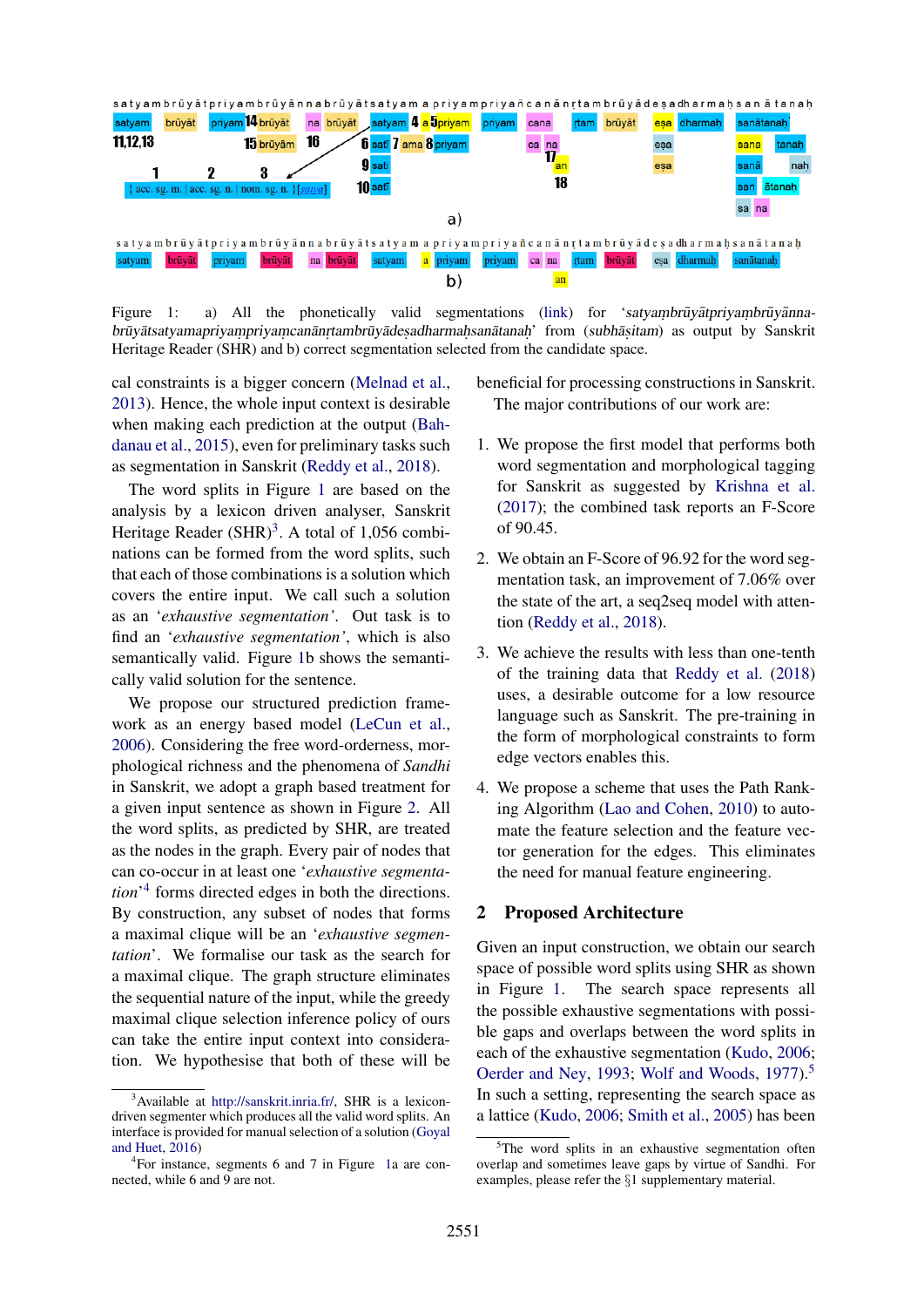

<span id="page-2-0"></span>Figure 2: Architecture for the proposed model. Wordsplits for '*satyamapriyam*', a sub-sequence of the sentence in Figure [1a](#page-1-0) are considered here. The nodes are numbered from 1 to 10 and are marked with the same in Figure [1a](#page-1-0). For simplicity, we assume that words in nodes 4 to 10 have only one morphological analysis each.

a popular approach for fusional languages [\(Gold](#page-9-6)[berg and Tsarfaty,](#page-9-6) [2008;](#page-9-6) [Cohen and Smith,](#page-9-7) [2007;](#page-9-7) [Hatori et al.,](#page-9-8) [2012\)](#page-9-8). In a lattice, there will be edges only between the adjacent word splits of an exhaustive segmentation. We deviate from this norm in a minor yet fundamental way. In the search space, we choose to add edges between every pair of word splits that are part of a single exhaustive segmentation. Henceforth, we will refer this structure as the sentence graph  $G$ . We then employ our minimum cost maximal clique finding energy based model on the sentence graph G. Figure [2](#page-2-0) shows the proposed architecture of the model. It shows the sentence graph G for '*satyamapriyam*', a sub-sequence of the sentence in Figure [1a](#page-1-0).

Our current design choice results in a denser graph structure as input and a computationally expensive inference. Such a choice requires justification. Currently, there exist digitised versions of texts which spans over a period of 3000 years categorised into pre-classical literature (1500 BCE - 100 BCE), classical literature (300 CE - 800 CE) and modern literature (900 CE to now). [Hell](#page-10-11)[wig](#page-10-11) [\(2009\)](#page-10-11) assert that the assumption that Sanskrit syntax has remained unchanged over an interval of over 3000 years is not valid. [Kulkarni et al.](#page-10-1) [\(2015\)](#page-10-1) notes that the constructions in prose generally follow weak non-projectivity [\(Havelka,](#page-9-4) [2007;](#page-9-4) [Maier and Lichte,](#page-10-12) [2011\)](#page-10-12). [Kulkarni et al.](#page-10-1) [\(2015\)](#page-10-1) also observes that constructions in verses violate weak non-projectivity especially with the adjectival and genitive relations. A large number of texts are written in verses or to complicate things further, they are written as a combination of prose and verse. A lack of consensus among the experts on a common set of rules for works across the different time spans, and the enormous effort in categorising constructions based on their writing styles, motivated us to use this graph construction scheme which is agnostic to word order.

Graph Formation:<sup>[6](#page-2-1)</sup> In Figure [1a](#page-1-0), identical surface-forms with the same root are grouped together and displayed as a single entity. But we consider, every unique combination of root, morphological class and the word position in SHR as a separate node in  $G(V, E)$ . Hence the surfacefrom *satyam*, appears as 6 separate nodes numbered from 1-3 and 11-13 in Figure [1a](#page-1-0). Here the nodes 1-3 differ from each other in terms of their morphological classes. The nodes 1 and 11 differ only in terms of their position owing to its repeated occurrence in the input. The position information is opaque to our proposed system and is used only in forming the nodes for the sentence graph. During the inference, we consider all the pairwise potentials as contexts for each of the prediction made in the search space. The edges in our model should capture the likeliness of two nodes to co-occur in the final solution. Hence, every pair of nodes that can co-occur in an 'exhaustive segmentation' forms two directed edges, one each at either of the directions.

Energy Based Model (EBM) Architecture: Our approach is inspired from the graph based parsing approaches employed generally for dependency parsing [\(McDonald et al.,](#page-10-13) [2005b;](#page-10-13) [Carreras,](#page-9-0) [2007\)](#page-9-0) and follows a likewise structured prediction paradigm [\(Taskar et al.,](#page-11-6) [2005\)](#page-11-6). Specifically, we use an EBM where we model our joint task as search for a maximal clique with minimum energy. Learning consists of finding an energy function that associates lower energies to cliques with increasing similarity to the correct clique. The correct clique configuration will have the lowest energy [\(LeCun et al.,](#page-10-7) [2006\)](#page-10-7). The inference policy, a maximal clique selection algorithm, is used to make the predictions.

We follow an approach similar to the arcfactored approaches in graphs [\(McDonald et al.,](#page-10-13) [2005b;](#page-10-13) [Carreras,](#page-9-0) [2007\)](#page-9-0), where the total energy of a maximal clique,  $T_i = (V_{T_i}, E_{T_i})$ , is decomposed as the summation of energies of its

<span id="page-2-1"></span> $6$ Our graph construction approach is explained using finite state methods in §1 of the supplementary material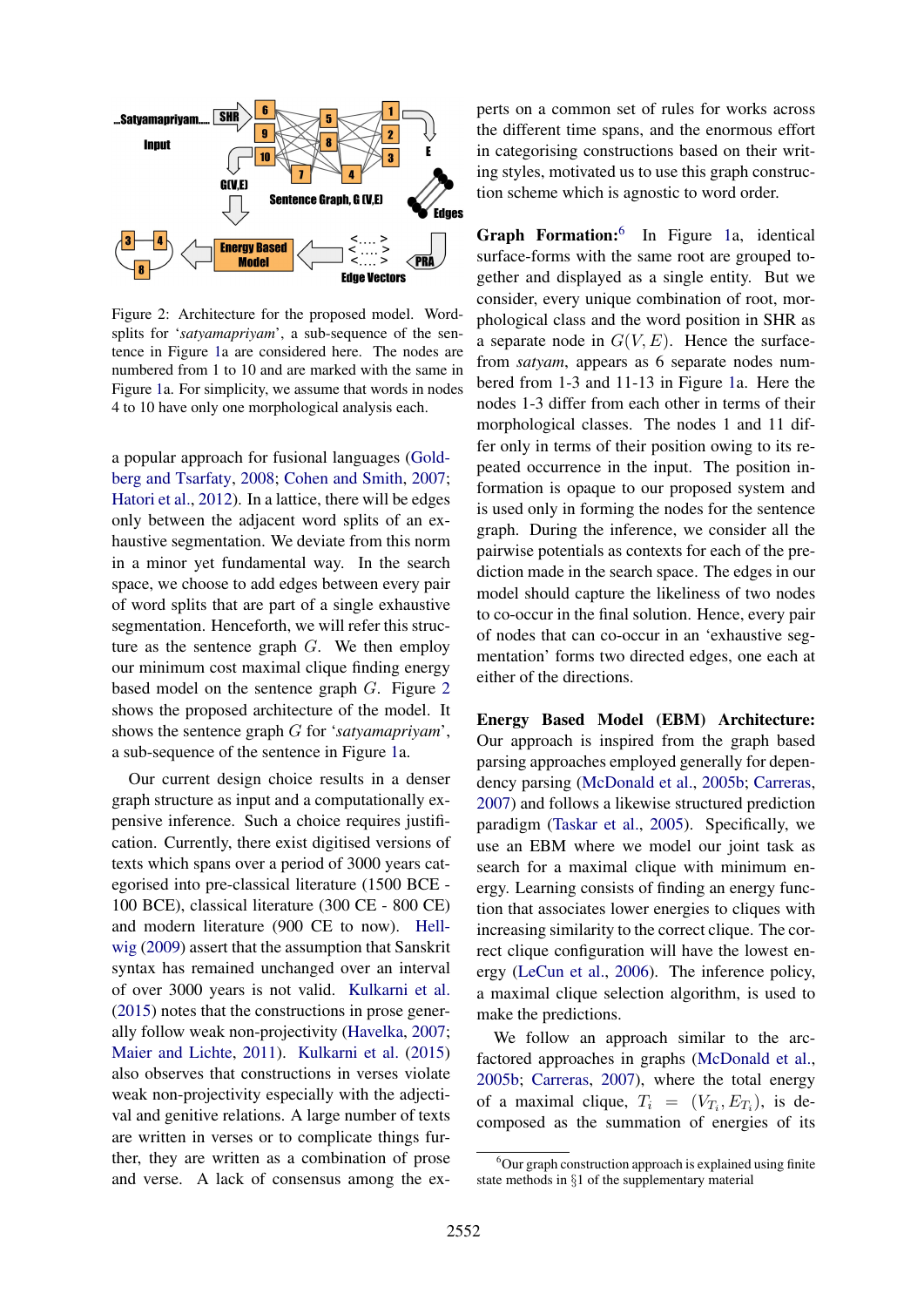edges [\(Ishikawa,](#page-10-14) [2011\)](#page-10-14).

$$
\mathcal{S}(T_i) = \sum_{e_{pq} \in E_{T_i}} \mathcal{S}(\vec{e}_{pq})
$$

where,  $V_{T_i} \subseteq V, E_{T_i} \subseteq E$ . The edges are featurised. For an edge  $e_{pq} \in E$ , the features are represented as a vector, denoted by  $\vec{e}_{pq}$ . For a given edge, the energy function,  $\mathcal{S}(\cdot) : [0,\infty)^{|\vec{e}|} \rightarrow$  $(-\infty, \infty)$ , takes the edge feature vector and produces a scalar value as the energy assignment.

Loss Function and Training: We use Hinge Loss [\(Altun et al.,](#page-9-9) [2003;](#page-9-9) [Taskar et al.,](#page-11-7) [2003\)](#page-11-7) as our loss function. The hinge loss is formulated such that it increasingly penalises those cliques, sampled by our inference algorithm, with increasingly more number of wrong segmentation candidates. We minimise the hinge loss  $L$  which is defined as

$$
L = max(0, \mathcal{S}(T_{GT}) - \underset{T_i \in A^Q}{\text{argmin}}(\mathcal{S}(T_i) - \Delta(T_i))
$$

Here,  $A^{Q}$  denotes the set of all the unique maximal cliques and  $T<sub>GT</sub>$  denotes the maximal clique corresponding to the ground truth.

The margin  $\Delta(T_i)$  is defined as  $\Delta(T_i) = |V_{T_i} - V_{T_i}|$  $V_{GT}$ <sup>2</sup>. We minimise the given loss function using gradient descent method. The network parameters are updated per sentence using back-propagation. The hinge loss function is not differentiable at the origin. Hence, we use the subgradient method to update the network parameters [\(Socher et al.,](#page-11-8) [2010;](#page-11-8) [Ratliff et al.,](#page-11-9) [2007\)](#page-11-9). We use a multi-layer perceptron network with a single hidden layer and a leaky ReLU activation function at the hidden layer for the training.

Inference Policy: For the maximal clique selection, we use a greedy heuristic approach inspired from Prim's algorithm [\(Prim,](#page-11-10) [1957\)](#page-11-10). The policy is described in Algorithm [1.](#page-3-1)

<span id="page-3-1"></span>In Algorithm [1,](#page-3-1) we start the clique selection with a single node. At any given instance, we loop through the nodes in the graph which are not yet part of the clique. We add a vertex  $v$  to the clique if the cumulative score of all the edges from  $v$  to every vertex that is already in the clique is the minimum. We discard all the nodes which are conflicting with vertex  $v$ . "Conflicting" nodes are any pair of nodes which are not connected by an edge between them. This follows from the construction of the graph  $G$ , as the non-connectivity between the nodes implies that they are proposed as alternative

Algorithm 1: Greedy maximal clique selection heuristic

- 1 for each node  $v_i$  in  $V$  do
- 2 | Initialize a graph  $K_i(V_{K_i}, E_{K_i})$  with  $K_i = G$  such that  $V_{K_i} = V$  and  $E_{K_i} = E$ . Initialise a vertex set  $V_{T_i}$  with  $v_i$  as the only element in it. Remove all the vertices which are conflicting with  $v_i$ from  $K_i$ .
- 3 Add the vertex  $v_j \in (V_{K_i} V_{T_i})$  to  $V_{T_i}$ , such that in  $K_i$ , the sum of edge weights for the edges starting from  $v_i$  to all other vertices in  $V_{T_i}$  is minimum.
- 4 Remove all the vertexes which are conflicting with  $v_j$  from  $V_{K_i}$ .
- 5 Repeat steps 3 4 till  $V_{K_i} V_{T_i} = \emptyset$

## <sup>6</sup> end

word suggestions in  $G$ . As guaranteed by our sentence graph construction, we obtain the maximal clique (*exhaustive segmentation*) when there exist no more vertices to loop through. We perform this for every node in the graph  $G$ . From all the cliques so obtained we select the maximal clique with the least score. The approach does not guarantee enumeration of all the cliques, but it is guaranteed that every node will be covered by at least one maximal clique. The heuristic can be seen as a means of sampling some potential minimum energy maximal cliques for the learning task. Energy based models do not require proper normalisation of the solution space [\(LeCun et al.,](#page-10-7) [2006\)](#page-10-7), a choice that enables the use of the heuristic.

During inference, the greedy clique selection heuristic is performed for every node in G. Though the run-time for this inference is polynomial, it can still be computationally expensive. But, in practice we find that our inference procedure results in faster output for graphs with  $> 19$ nodes in comparison to the exponential time Bron-Kerbosch algorithm [\(Tomita et al.,](#page-11-11) [2006;](#page-11-11) [Bron and](#page-9-10) [Kerbosch,](#page-9-10) [1973\)](#page-9-10) for clique enumeration [\(McDon](#page-10-0)[ald et al.,](#page-10-0) [2005a\)](#page-10-0). We further improve the run time of our inference procedure by paralleling the clique selection procedure for each node on a separate thread.

#### <span id="page-3-0"></span>3 Feature Generation for the Edges

Given two non-conflicting nodes in  $G$ , there exists a pair of directed edges, one each in either direc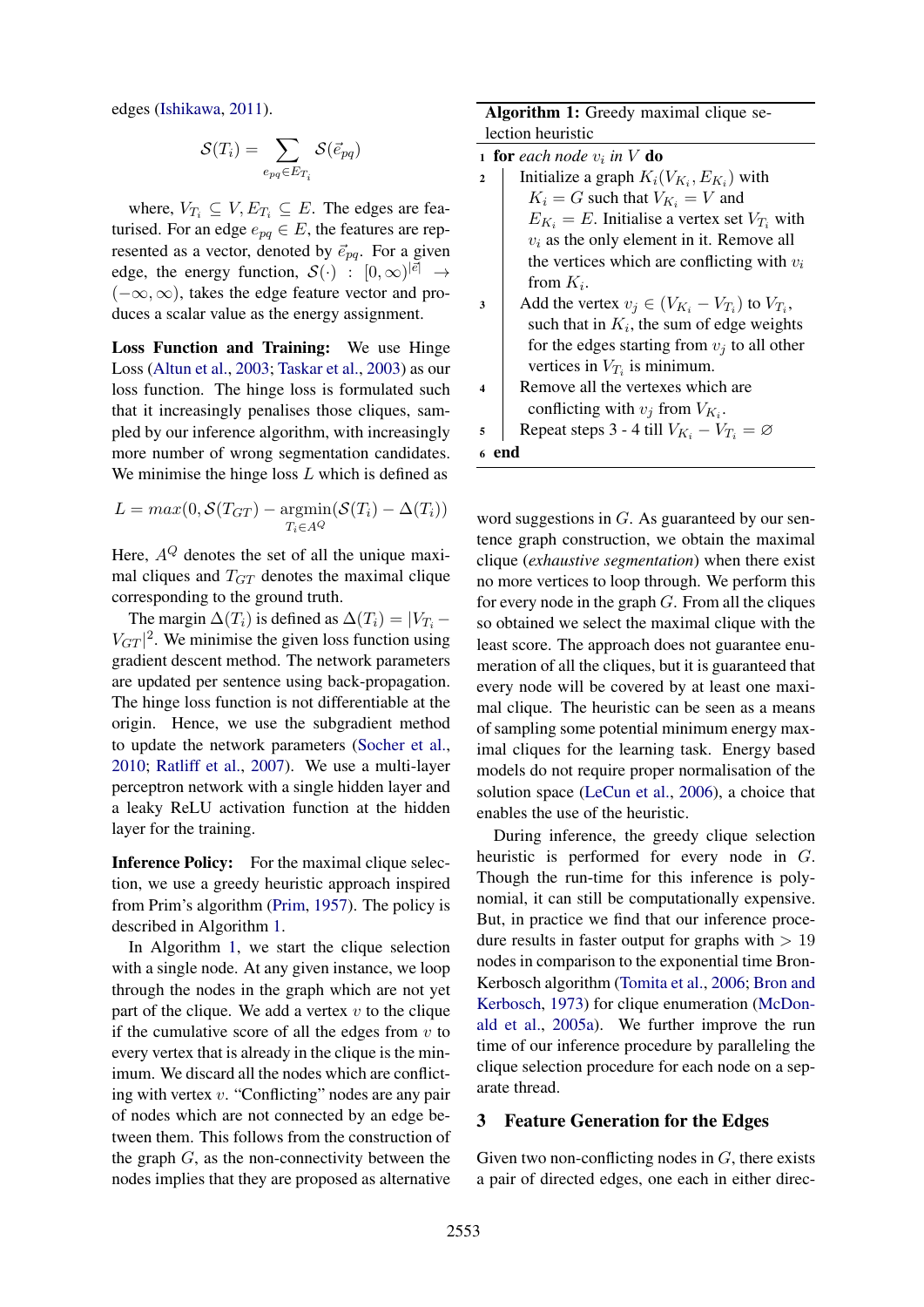tion. For every edge in the sentence graph  $G$ , we need to generate features that capture the distributional information between the candidate nodes that the edge connects. Similar in spirit to [Bilmes](#page-9-11) [and Kirchhoff](#page-9-11) [\(2003\)](#page-9-11) and [Krishna et al.](#page-10-15) [\(2016\)](#page-10-15), we condition the distributional information based on different morphological constraints to enrich the context. The distributional information is obtained from a morphologically tagged corpus C. Let  $V_w$ ,  $V_m$  and  $V_r$  be the vocabulary of the inflected word forms, morphological classes and the roots respectively in the corpus. Let  $V = V_w \cup V_m \cup V_r$ . For each  $n_i, n_j \in V$ , the conditional probability is calculated as  $P_{co}(n_j|n_i) = \frac{count(n_j,n_i)}{count(n_i)}$ . Here  $count(\cdot)$  represents the count of co-occurrence between the entries in the corpus. Also, let MC be the set of morphological constraints used for conditioning the distributional information. Now, for each  $n_i, n_j \in V$  and each  $g_k \in MC$ , we can obtain the feature value as follows:

$$
P_{g_k}(n_j|n_i) = -log(P_{co}(n_j|g_k) \times P_{co}(g_k|n_i))
$$

We use the following scheme for feature generation. A node in G essentially contains three attributes, namely, the root, the morphological class and the inflected word form. A feature uses corpus evidence of exactly one of the three attributes. For instance, consider two candidate nodes  $o_1$ ,  $o_2$  in G with  $(o_{1w}, o_{1m}, o_{1r})$  and  $(o_{2w}, o_{2m}, o_{2r})$  as the respective 3-tuple attributes. Now, one such possible feature value for the edge from  $o_1$  to  $o_2$  can be calculated as  $P_{g_1}(o_{1r}|o_{2w})$  where  $g_1 \in MC$  and  $o_{1r}, o_{2w} \in V$ . Hence, features for a directed edge connecting two different nodes in G can be generated in  $3 \times |MC| \times 3$  ways.

We automate the process of feature generation and feature selection using the framework of Path Ranking Algorithm [\(Lao and Cohen,](#page-10-9) [2010\)](#page-10-9). Formalising our approach using PRA leads to an efficient and scalable implementation of our scheme. In PRA, enumerating and generating all the possible features needs to be performed only for a sampled set of data pairs from the corpus. By using a supervised feature selection approach, a relevant sub-set of features is filtered. This is a one-time process [\(Gardner and Mitchell,](#page-9-12) [2015\)](#page-9-12). During inference, the feature values are computed only for the filtered features. [7](#page-4-0)

Morphological Constraints: MC is defined as the set of grammatical category combinations, each combination falling into one of the following two descriptions. a) Complete combination, i.e., a morphological class – In Sanskrit, similar to Czech [\(Smith et al.,](#page-11-5) [2005\)](#page-11-5), a morphological class represents a certain combination of grammatical categories. For instance, a noun is represented by case, gender and number. Hence, the combination 'genitive-masculine-singular' forms a morphological class. b) Partial combination - A combination of grammatical categories, which can form a morphological class by adding one or more categories to it. For instance, 'genitive-masculine' is a partial combination that denotes all the possible (three) morphological classes which differ from each other only in terms of the category 'number'. However, 'genitive-present tense' is not a 'valid' combination as it can never form a valid morphological class. The evidence for a partial combination in the corpus  $C$  can be obtained by summing the evidence of all the morphological classes which it denotes. We obtain a total of 528 morphological constraints. A filtered set of 1500 features (out of 4752) is used in our model. Mutual Information Regression [\(Kraskov et al.,](#page-10-16) [2004\)](#page-10-16) with the word to word co-occurrence probability as label is used for feature selection.<sup>[8](#page-4-1)</sup>

#### 4 Experiments

Dataset: We use the Digital Corpus of Sanskrit (DCS) [\(Hellwig,](#page-10-2) [2010-2016\)](#page-10-2), a morphologically tagged corpus of Sanskrit, for all our experiments. DCS contains digitised works from periods that span over 3000 years and contain constructions written in prose or poetry. Identifying sentence boundaries in Sanskrit constructions is a challenge of its own [\(Hellwig,](#page-10-17) [2016\)](#page-10-17). DCS currently has split the corpus into more than 560,000 text lines, all of which need not be following explicit sentence boundaries. [Krishna et al.](#page-10-15) [\(2016\)](#page-10-15) identify 350,000 constructions from the DCS fit for the segmentation task. They use a separate set of 9,577 constructions from the DCS, called as 'DCS10k', and use it as the test set. They ignore the remaining text lines from DCS due to ambiguities either in the provided tagging or alignment with SHR [\(Krishna et al.,](#page-10-8) [2017\)](#page-10-8). We use the 350,000 constructions used in [Krishna et al.](#page-10-15)

<span id="page-4-0"></span> $7$ The edge vector formation is explained in terms of Metapaths [\(Sun,](#page-11-12) [2010\)](#page-11-12) in §3 of the Supplementary.

<span id="page-4-1"></span><sup>8</sup> For different settings we experimented with, for the vector generation, refer to §4 of the supplementary material.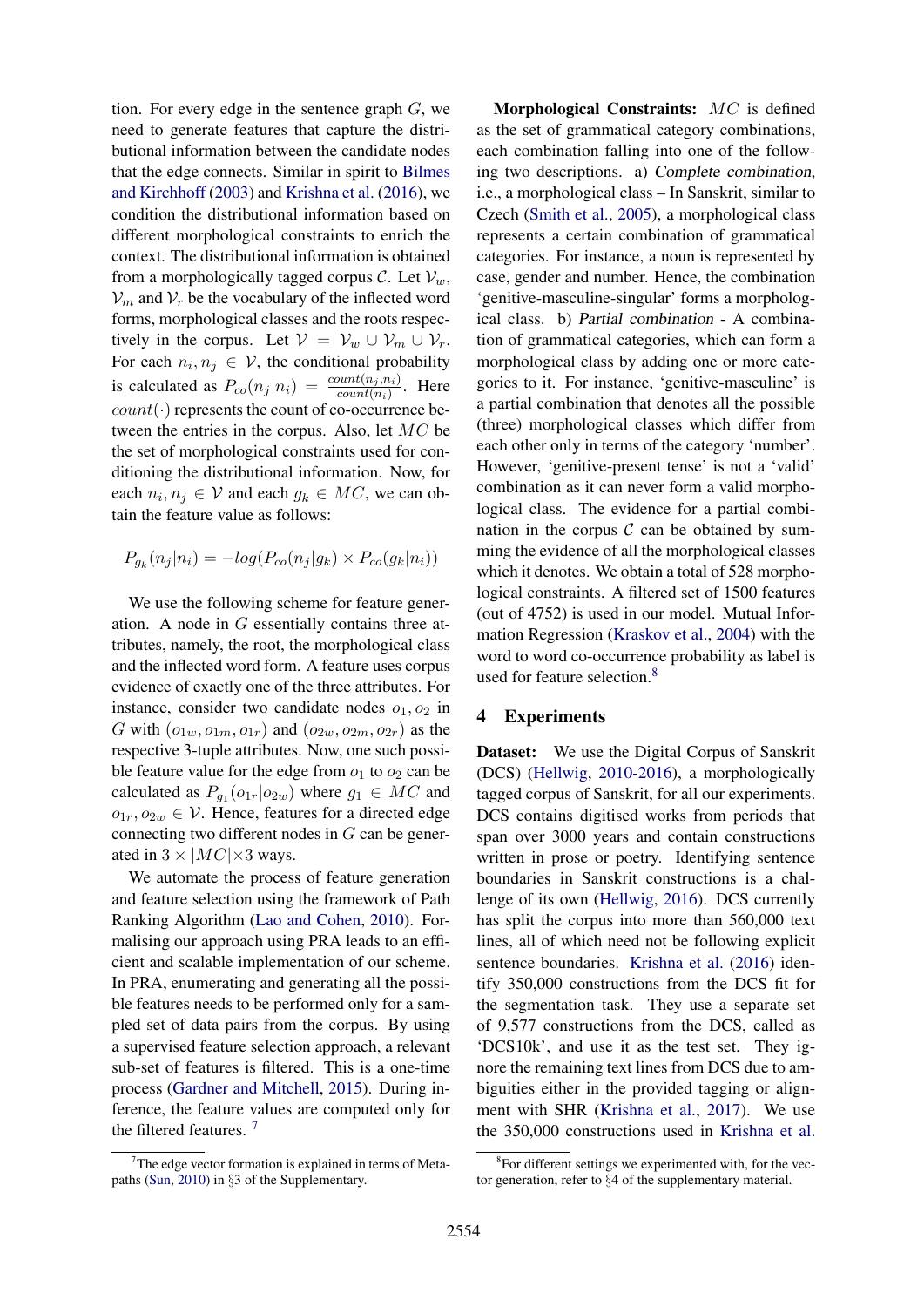[\(2016\)](#page-10-15) as the corpus  $C$  (§[3\)](#page-3-0) for the generation of our edge vectors. 'DCS10k' was neither used in the training of our model, nor in the generation of edge vectors. [Reddy et al.](#page-11-2) [\(2018\)](#page-11-2) report their results on a subset of DCS10k containing 4,200 sentences, which we will refer to as 'DCS4k'.

We experiment with the following systems:

SupervisedPCRW: Proposed in [Krishna et al.](#page-10-15) [\(2016\)](#page-10-15), this model also uses the graph output from SHR. Using PCRW [\(Lao and Cohen,](#page-10-9) [2010;](#page-10-9) [Meng et al.,](#page-10-18) [2015\)](#page-10-18), feature vectors for edges are generated using hand-crafted morphological constraints. Starting with the longest word in the graph, the prediction is performed by greedily selecting the candidates as per the edge weights.

EdgeGraphCRF: This is a second order CRF Model (Müller and Behnke, [2014;](#page-11-13) [Ishikawa,](#page-10-14) [2011\)](#page-10-14) which uses the sentence graph structure  $G$  as the input to the system. Every node is represented with fastText [\(Bojanowski et al.,](#page-9-13) [2017\)](#page-9-13) word embeddings trained under default settings. The edges are featurised with the PRA vectors  $(\S3)$  $(\S3)$ . We used 1-slack structured SVM for training. For the binary class problem, QPBO [\(Rother et al.,](#page-11-14) [2007\)](#page-11-14) inference approach provided the best results.

Seq2Seq - [Reddy et al.](#page-11-2) [\(2018\)](#page-11-2) uses an Encoder-Decoder framework with LSTM cells for the segmentation task. We consider two models from the work, namely, '*segSeq2Seq*' and '*attnSegSeq2seq*' as our baselines. The later which uses attention [\(Bahdanau et al.,](#page-9-5) [2015\)](#page-9-5) is the current state of the art in Sanskrit word segmentation.

Lattice-EBM: An energy based sequence labelling model, where the input is a lattice [\(Wolf](#page-11-4) [and Woods,](#page-11-4) [1977\)](#page-11-4) similar to that of [Kudo](#page-10-10) [\(2006\)](#page-10-10). The model can be seen as a special case of Graph Transformer Networks [\(LeCun et al.,](#page-10-19) [1998,](#page-10-19) [2007\)](#page-10-20). In the lattice structure, the candidate links only to its adjacent nodes in an exhaustive segmentation. We also generate edge vectors for the dummy nodes that act as the start and end markers in the lattice. During prediction, we have to find the best path from the lattice which minimises the sentence score. Here, we consider two variants of Lattice-EBM. *L-EBM-Vanilla* uses the discriminative forward training approach [\(Collobert et al.,](#page-9-14) [2011\)](#page-9-14) with the standard hinge loss. The second variant *L-EBM-Beam*, uses multi-margin loss [\(Edunov](#page-9-15) [et al.,](#page-9-15) [2018\)](#page-9-15), instead of the hinge loss. Here, we employ beam search to generate multiple candidates as required by the loss.

Tree-EBM: The baseline model works exactly the same as the proposed model where the only difference between both is in the inference algorithm used. Tree-EBM has an inference that searches for a Steiner Tree [\(Takahashi,](#page-11-15) [1980\)](#page-11-15) from the input graph  $G(V, E)$ , the structure of which is described in  $\S2<sup>9</sup>$  $\S2<sup>9</sup>$  $\S2<sup>9</sup>$  The inference procedure outputs a spanning tree that covers a subset of the nodes from G. This raises a challenge while estimating the loss as, unlike in the case of a clique, there can be multiple rooted tress that spans the subset of nodes in the ground truth. In this model, we augment the loss  $L<sub>tree</sub>$  such that the Steiner tree with the least energy that spans the nodes in ground truth is chosen.

$$
L_{tree} = max(0, \underset{T_n \in A^G}{\operatorname{argmin}} \mathcal{S}(T_m)
$$

$$
- \underset{T_i \in A^Q}{\operatorname{argmin}} (\mathcal{S}(T_i) - \Delta(T_i))
$$

Here  $A^G$  represents set of all the trees that spans the nodes in the ground truth.

Clique-EBM: The proposed model. The EBM model uses the maximal clique selection heuristic for the inference.

Tasks and Evaluation Measures: We use the macro-averaged Precision (P), Recall (R), F1 score (F) and also the percentage of sentences with perfect matching (PM) as our evaluation metrics. We evaluate the competing systems on the following two different tasks.

Word Prediction Task (WPT) - The word segmentation task is evaluated based on the correctness of the inflected word forms predicted. This was used in [Krishna et al.](#page-10-15) [\(2016\)](#page-10-15).

Word++ Prediction Task (WP3T) - This is a stricter metric for the evaluation of the joint task of segmentation and morphological tag prediction. It evaluates the correctness of each of the inflected word form, lemma and its morphological tag.

#### 4.1 Results

Table [1](#page-6-0) provides the results for the best performing configurations for each of the systems. The results for WPT on DCS4k and WP3T on DCS10k for each of the systems are shown in Tables [1.A](#page-6-0) and [1.B.](#page-6-1) The proposed model, Clique-EBM (System 8), outperforms all the other models across all the 4 metrics on both the tasks. Clique-EBM shows an

<span id="page-5-0"></span> $9^9$ The inference procedure is given in §2 of the supplementary material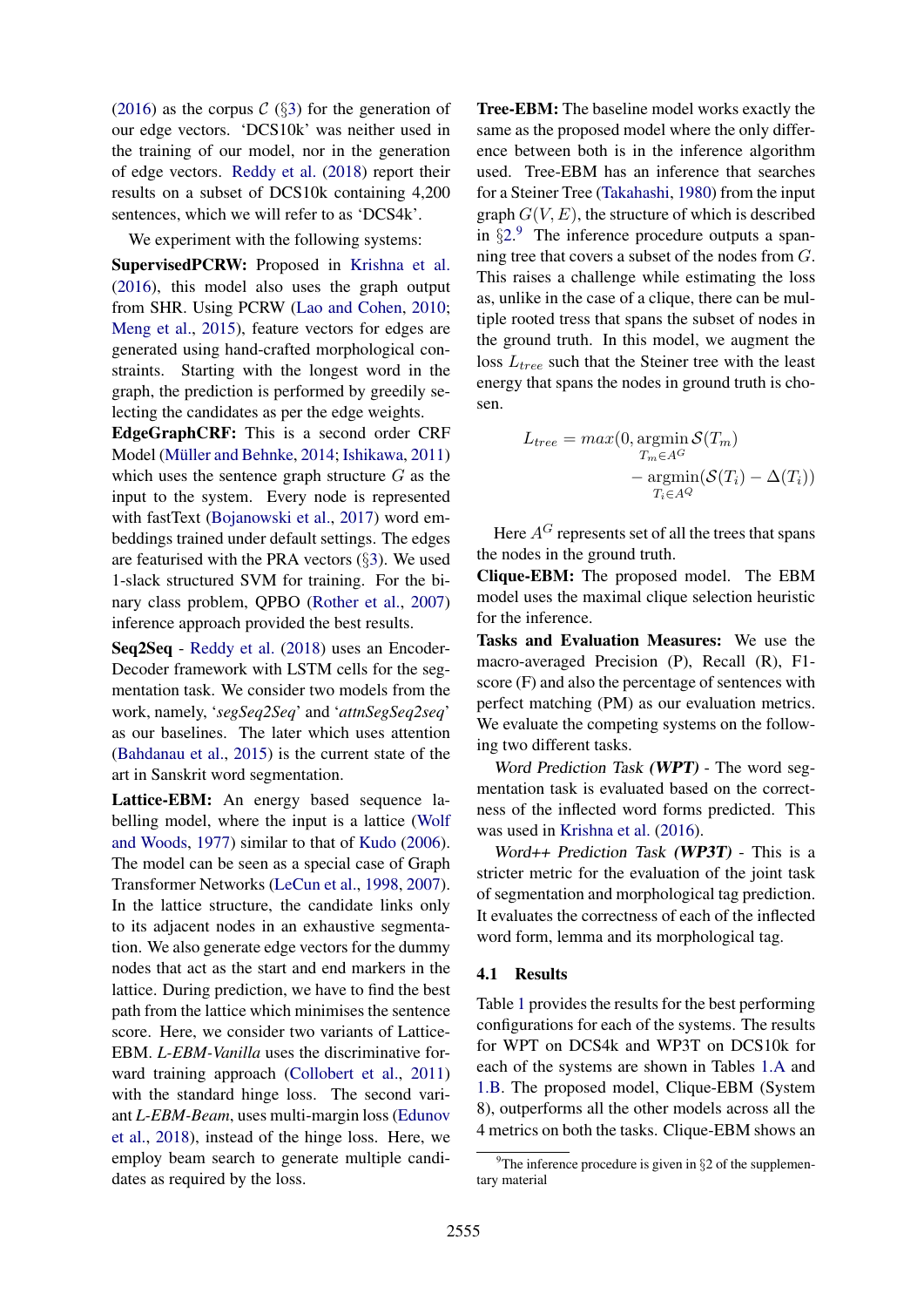| No:            | System            | P     | R     | F     | <b>PM</b> |
|----------------|-------------------|-------|-------|-------|-----------|
|                | segSeq2Seq        | 73.44 | 73.04 | 73.24 | 29.2      |
| $\mathfrak{D}$ | SupervisedPCRW    | 76.30 | 79.47 | 77.85 | 38.64     |
| 3              | EdgeGraphCRF      | 79.27 | 81.6  | 80.42 | 35.91     |
| 4              | L-EBM-Vanilla     | 86.38 | 85.49 | 84.29 | 53.62     |
| 5              | L-EBM-Beam        | 86.38 | 85.77 | 86.07 | 60.32     |
| 6              | AttnsegSeq2Seq    | 90.77 | 90.3  | 90.53 | 55.99     |
|                | Tree-EBM          | 89.44 | 92.35 | 90.87 | 61.72     |
| 8              | <b>Clique-EBM</b> | 96.18 | 97.67 | 96.92 | 78.83     |

System P R F PM EdgeGraphCRF 76.69 78.74 77.7 31.82<br>
LatticeEBM-Vanilla 76.88 74.76 75.8 27.49 LatticeEBM-Vanilla 76.88 74.76 75.8 27.49<br>
LatticeEBM-Beam 79.41 77.98 78.69 31.57 LatticeEBM-Beam 79.41 77.98 78.69 31.57<br>Tree-EBM 82.35 79.74 81.02 32.88 Tree-EBM 82.35 79.74 81.02 32.88<br>Clique-EBM 91.35 89.57 90.45 55.78 Clique-EBM 91.35 89.57 90.45

<span id="page-6-0"></span>Table 1.A: WPT on DCS4k

<span id="page-6-1"></span>

| Table 1.B: WP3T on DCS10k |  |
|---------------------------|--|
|---------------------------|--|

Table 1: Performance evaluation of the competing systems in ascending order of their F-Score.

improvement of 7.06% and 40.79% in terms of Fscore and perfect matching from the current state of the art (System 6) in WPT. Currently there exists no system that predicts the morphological tags for a given word in Sanskrit. For WP3T, Clique-EBM has shown a percentage increase of 11.64% and 69.65% in F-Score and the perfect matching score from Tree-EBM, the next best system.

All the systems except 1 and 6 in Table [1.A](#page-6-0) use the linguistically refined output from SHR as their search space to predict the final solution. Out of which 3, 4, 5, 7 and 8 use the edge vectors, which encodes the morphological constraints refined using PRA [\(Lao and Cohen,](#page-10-9) [2010\)](#page-10-9), generated by the method discussed in §[3.](#page-3-0) As a result these systems require  $\langle 10\%$  training data than required by system 6. System 3 was trained on 10,000 sentences, while systems 4 and 5 were trained on 9,000 sentences after which the models got saturated. Systems 7 and 8 were trained on 8,200 sentences which is 7.66% of the training data (107,000) used in System 6. In terms of training time, [Reddy et al.](#page-11-2) [\(2018\)](#page-11-2) reports a training time of 12 hours on a GPU machine, while systems 7 and 8 take a training time of 8 hours on an Intel Xeon CPU based machine with 24 cores and 256 GB RAM.<sup>[10](#page-6-2)</sup> For systems 4 and 5 it takes roughly 4 hours to train on the same machine. There was no training involved for the prediction of segmentations in system 2.

In systems 4 and 5, the inference is performed

sequentially from left to right<sup>[11](#page-6-3)</sup>. The use of beam search with multi margin in System 5 resulted in marginal improvements  $(<2)$  in terms of F-Score to that of system 4. Further, the improvement in the results saturated after a beam size of 128. System 3 being a second order CRF model [\(Ishikawa,](#page-10-14) [2011\)](#page-10-14), does not take the entire sentence context into account. In fact, about 85.16% of the sentences predicted by the model from DCS10K do not correspond to an 'exhaustive segmentation'. Prediction of an '*exhaustive segmentation*' is guaranteed in all our EBM models 4, 5, 7 and 8 (also in system 2) by virtue of the inference procedure we use. Both systems 7 and 8, along with System 6 which uses attention, consider the entire input context when making each prediction. System 8 considers all the pairwise potentials between the nodes while making a prediction, but System 7 does not (Steiner tree vs. maximal clique).

Figure [3](#page-7-0) reports the performance of the systems 2, 5, 6 and 8 where the sentences in  $DCS4k^{12}$  $DCS4k^{12}$  $DCS4k^{12}$ are categorised based on the number of words presented in the segmented ground-truth solution. Our proposed system Clique-EBM performs the best across all the lengths with an exception towards shorter constructions of 2 words or less. Interestingly, both the sequential models (systems 5 and 6) show a decreasing trend as the number of words increases, while the Clique-EBM model shows an increasing trend with a larger length, which might indicate that more context helps the model. In fact, the greedy yet non-sequential approach used in [Krishna et al.](#page-10-15) [\(2016\)](#page-10-15) outperforms both the sequential models at longer lengths. The average length of a sentence in DCS is 6.7 [\(Kr](#page-10-15)[ishna et al.,](#page-10-15) [2016\)](#page-10-15), the share of sentences with seven or more words is 62.78%.

# 4.2 Fine Grained Analysis on Clique-EBM<sup>[13](#page-6-5)</sup>

Pruning the edges in sentence graph  $G$ : Constructions in Sanskrit follow weak nonprojectivity (with exception to verses), implying that they adhere to the principle of proximity [\(Kulkarni et al.,](#page-10-1) [2015\)](#page-10-1). By proximity we expect that the words in a phrase go together, without being interrupted by a syntactically unrelated word.

<span id="page-6-2"></span> $10P$ lease refer §4 of the supplementary for wall time analysis. System 6, when trained on this CPU based system, did not converge even after 15 hours of training.

<span id="page-6-3"></span><sup>&</sup>lt;sup>11</sup>We also tried reversing the input effectively enabling the right to left direction but the results were worse than the reported system by an F-Score of 3.

<span id="page-6-4"></span><sup>&</sup>lt;sup>12</sup> sentences with length more than 12 words are not shown as such sentences appear less than 10 times in DCS4k.

<span id="page-6-5"></span><sup>&</sup>lt;sup>13</sup>For hyper-parameter settings, and other fine-grained analysis refer to §4 of the supplementary material.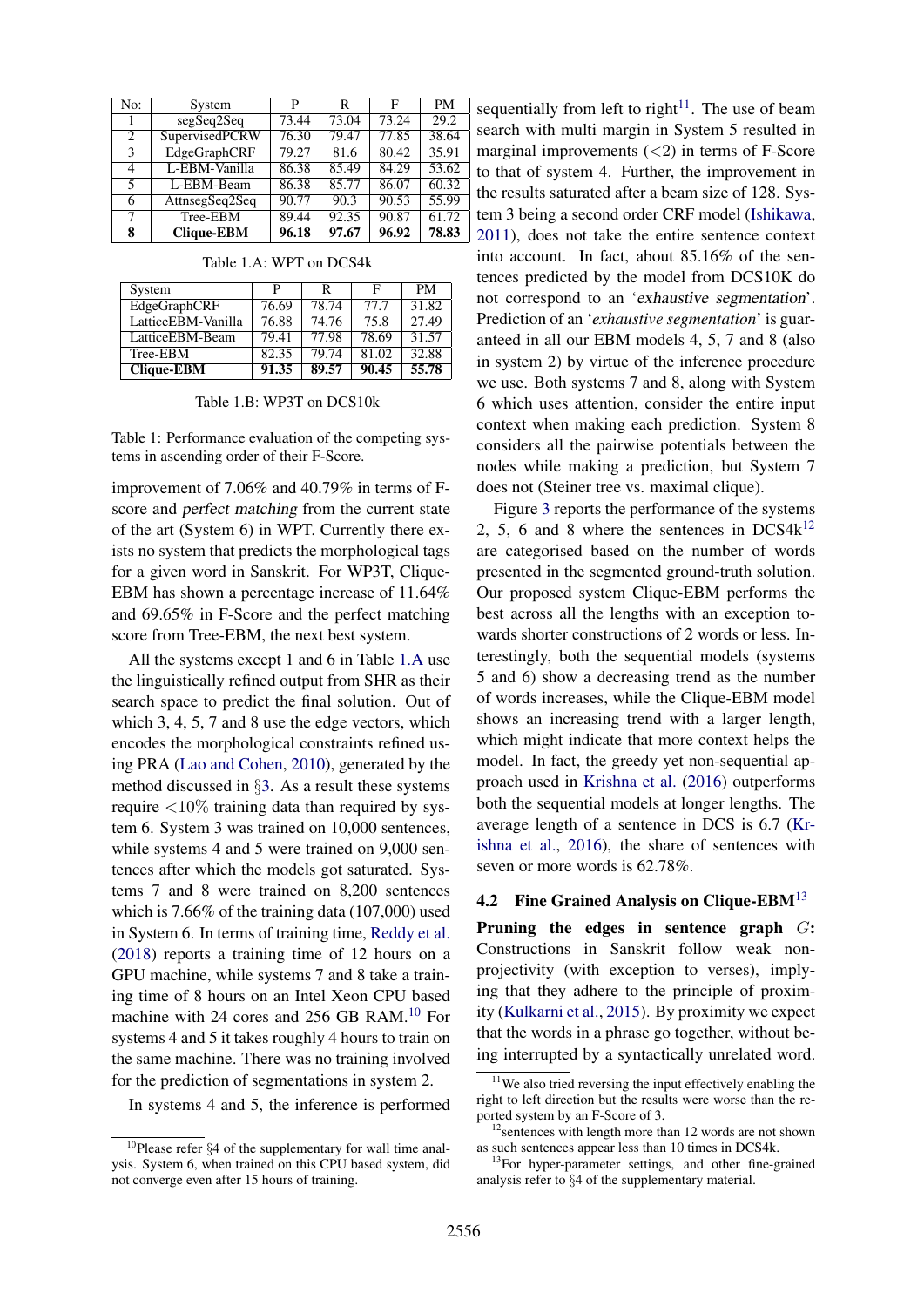

<span id="page-7-0"></span>Figure 3: Performance of the competing systems for DCS4k grouped on the word counts in the ground-truth

But the relative ordering between the phrases in a construction and the order of words within a phrase can be free.

For any two words appearing in an exhaustive segmentation, we keep an edge only if both the words overlap within a distance of k characters. We experiment with  $k = 5$ , 10, 15 and 20. Hence, for  $K = 20$ , a word will form edges with all the words that fall within 20 characters to left and 20 characters to right. The average length of an input sequence in DCS10K is 40.79 characters. We do not modify our inference procedure in system 8 other than to take care of the possibility that a clique need not always be returned. Table [2](#page-6-1) shows the results for different values of  $k$ . Interestingly, the results show a monotonic increase with the increase in context window, and the results with the entire context are still better than those with  $k = 20$ , even though only marginally. It is interesting to note that, keeping the entire context does not adversely affect the predictions as none of the pruned models outperforms System 8.

The lattice structure can be seen as an extreme case of pruning. We modify System 4 to use a non-sequential inference procedure, adapted from System 7. Here, the start and end markers were removed. Additionally, a given connected node pair has 2 edges, each in either of the directions. We find that the model gives an F-Score of 87.4 which outperforms System 4 by more than three points.

Out of Vocabulary words: As described in §[3,](#page-3-0) the distributional information from DCS is used as the corpus  $C$  for the feature generation. For the case of OOV in roots  $(\mathcal{V}_r)$ , we use add-1 smoothing. But, for the case of OOV in inflections  $(V_w)$ we find that using the evidence from corresponding root of the candidate is beneficial. DCS10k has 8,007 roots of which 514 are OOV and 833 occur

|     | WPT   |       |       | WP3T  |       |       |
|-----|-------|-------|-------|-------|-------|-------|
|     |       | R     | F     | р     | R     | F     |
|     | 90.46 | 92.27 | 91.36 | 83.52 | 80.48 | 81.97 |
| 10  | 92.92 | 95.07 | 93.98 | 85.32 | 84.4  | 84.86 |
| 15  | 94.85 | 96.14 | 95.49 | 87.67 | 86.38 | 87.02 |
| -20 | 95.23 | 96.49 | 95.86 | 89.25 | 88.62 | 88.93 |

Table 2: Performance of Clique-EBM with pruned edges in G.

| Type         |       | <b>WPT</b> Recall | WP3T Recall |          |  |
|--------------|-------|-------------------|-------------|----------|--|
|              | T-EBM | $C$ -EBM          | T-EBM       | $C$ -EBM |  |
| Noun         | 93.06 | 96.87             | 86.14       | 89.0     |  |
| Verh         | 89.14 | 95.91             | 87.38       | 94.42    |  |
| Compound     | 89.35 | 93.52             | 86.01       | 91.07    |  |
| Indeclinable | 95.07 | 97.09             | 94.93       | 96.47    |  |

<span id="page-7-1"></span>Table 3: System performance on the coarse level POS for the competing systems Clique-EBM (C-EBM) and Tree-EBM (T-EBM)

only 1 to 5 times. The micro-averaged F-Score for these are 57.98 and 72.87, respectively.

Morphological class specific assessment : Table [3](#page-7-1) presents the micro-averaged recall for the words grouped based on their parts of speech (POS) for Clique-EBM and Tree-EBM. Both the systems follow similar trends and the morphological class misprediction is highest among the nouns and compounds (WP3T Recall). It also needs to be noted that the improvement made by Clique-EBM in comparison to Tree-EBM for WP3T was also on prediction of noun and compound morphological classes. Also in Tree-EBM, the mispredictions in compounds were mostly cases of the system getting the compound components confused to one of the morphological classes in nouns.

We find that considering the pairwise potential between all the words in a sentence in Clique-EBM led to improved morphological agreement between the words in comparison to Tree-EBM. In Tree-EBM, the top 5 cases of mispredictions from one morphological class to a particular wrong class were between those classes of nouns that differed in exactly one of the three possible grammatical categories, namely gender, number or declension, that makes up a noun. In Clique-EBM such patterns were not anymore present and more importantly the skewedness in such mispredictions were considerably reduced.<sup>[14](#page-7-2)</sup>

Summarily, our non-sequential method of inference results in better performance in comparison

<span id="page-7-2"></span><sup>&</sup>lt;sup>14</sup>Please refer to Tables 6 and 7 in the supplementary material for details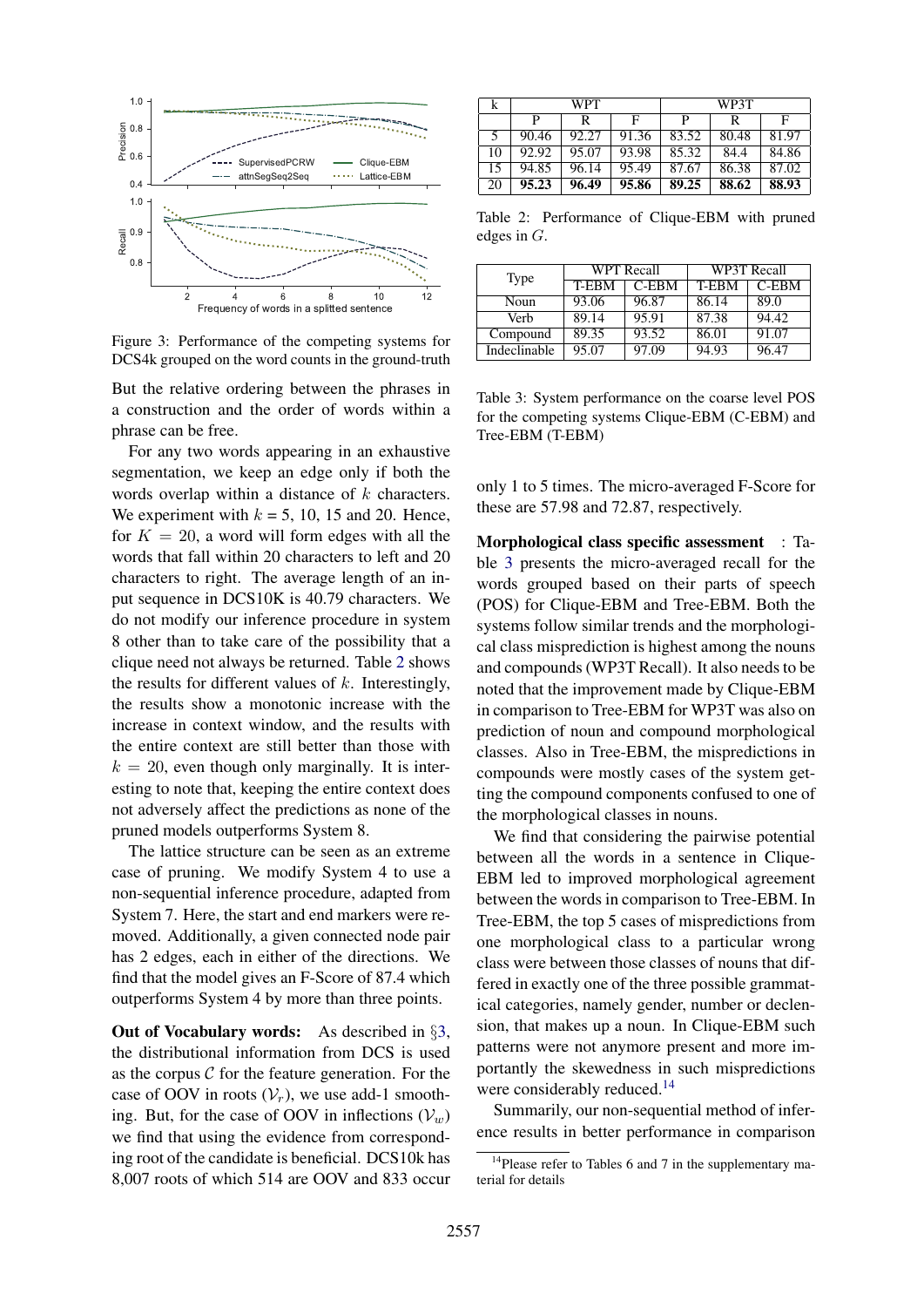to the sequential models. We also find that the sequential models see a drop in their performances when the number of words in a sentence increases. Leveraging the pairwise potentials between every connected nodes while making a prediction improves the performance. The performance gain of Clique-EBM over Tree-EBM illustrates the effectiveness of this approach.

#### 5 Discussion

In Sanskrit, syncretism [\(Crystal,](#page-9-3) [2011\)](#page-9-3) leads to ambiguity during morphological analysis. It can further be observed that such common root identical surface forms often have one or more common grammatical categories in their morphological classes [\(Goyal and Huet,](#page-9-2) [2016\)](#page-9-2). We find that the first three models in Table [1.B](#page-6-1) often end up predicting an identical surface-form with an incorrect morphological tag, thus affecting the WP3T scores.<sup>[15](#page-8-0)</sup>. The grammatical categories in a morphological class are indicative of the syntactic roles and the morphological agreement between the words in a construction. We empirically observe that the inference procedure for clique-EBM, which considers the entire input context and pairwise potentials between the candidates, helps in improving the performance of the model. A similar observation regarding incompatible morphological agreements between predicted words was made by [Hassan et al.](#page-9-16) [\(2018\)](#page-9-16) for their NMT model. The authors introduced an elaborate 2 phase decoder and a KL-Divergence based regularisation to combat the issue.

The energy based model (EBM) we propose is a general framework for structured prediction in Sanskrit. EBMs are widely used for various structured prediction tasks [\(LeCun et al.,](#page-10-20) [2007;](#page-10-20) [Be](#page-9-17)[langer and McCallum,](#page-9-17) [2016\)](#page-9-17). [Belanger](#page-9-18) [\(2017\)](#page-9-18) states that, "CRFs are typically attributed to [Laf](#page-10-21)[ferty et al.](#page-10-21) [\(2001\)](#page-10-21), but many of the core technical contributions of the paper appeared earlier in [LeCun et al.](#page-10-19) [\(1998\)](#page-10-19)." GTNs [\(LeCun et al.,](#page-10-19) [1998\)](#page-10-19), in fact, work on a graph based input very similar to that of a lattice, a variant of which we use in L-EBM-Vanilla. For dependency parsing, use of a word-level lattice structure similar to [Seeker](#page-11-16) and Çetinoğlu  $(2015)$ , where all the homonyms and syncertisms of a given surface-form form a lattice, will potentially result in a reduced candidate space than ours. Additionally, our model currently does not take into account the phrasal nature of compounds in Sanskrit [\(Lowe,](#page-10-22) [2015\)](#page-10-22). This can further reduce the edge density in our current graph construction. But, this needs further exploration, as current edge vectors may not be suitable for the task. To generate the possible candidates, we rely completely on the SHR. In case of words not recognised by the lexicon driven SHR, analysis of sentences with a partially recognised portion is still possible. Once a root is added, all its inflections can be generated by the SHR automatically.

# 6 Conclusion

We proposed a novel approach to tackle word segmentation and morphological tagging problem in Sanskrit. Our model outperforms [Reddy et al.](#page-11-2) [\(2018\)](#page-11-2), the current state of the art, with an F-Score of 96.92. [Reddy et al.](#page-11-2) [\(2018\)](#page-11-2) report that the extension of their model to perform morphological tagging is not straightforward, as they learn a new sub-word vocabulary using the sentencepiece model [\(Schuster and Nakajima,](#page-11-17) [2012\)](#page-11-17).

The free word order nature of the language motivated us to consider the input to be a graph so as to avoid the sequential processing of input. For the EBM we use, there is no requirement of proper normalisation [\(LeCun et al.,](#page-10-7) [2006\)](#page-10-7). We benefit from this as we perform a search in the space of complete outputs and there is a combinatorial explosion in the output space for a linear increase in the input space [\(Doppa et al.,](#page-9-19) [2014\)](#page-9-19). The pretraining of the edge vectors with external knowledge in the form of morphological constraints is effective in reducing the task specific training size [\(Yang et al.,](#page-11-18) [2017;](#page-11-18) [Andor et al.,](#page-9-20) [2016\)](#page-9-20).

#### Acknowledgements

We are grateful to Oliver Hellwig for providing the DCS Corpus and Gérard Huet for providing the Sanskrit Heritage Engine, to be installed at local systems. We extend our gratitude to Amba Kulkarni and Rogers Mathew, along with Gérard for helpful comments and discussions regarding the work. We thank the anonymous reviewers for their constructive and helpful comments, which greatly improved the paper. We are indebted to Unni Krishnan T A for his contributions towards implementation of the framework.

<span id="page-8-0"></span> $15$ Details in §4 of the Supplementary material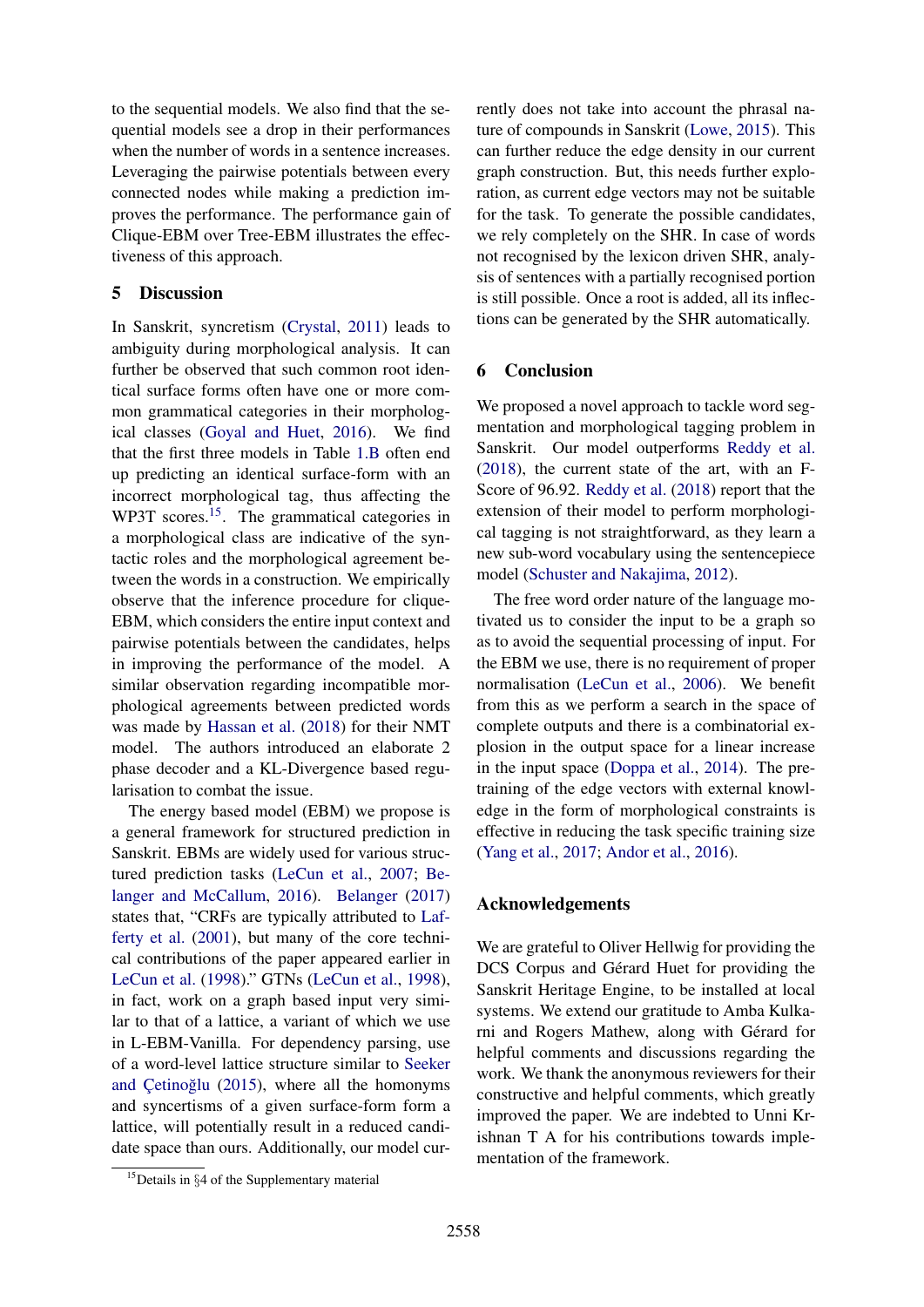#### References

- <span id="page-9-9"></span>Yasemin Altun, Mark Johnson, and Thomas Hofmann. 2003. Investigating loss functions and optimization methods for discriminative learning of label sequences. In *Proceedings of the 2003 Conference on Empirical Methods in Natural Language Processing*, Sapporo, Japan. Association for Computational Linguistics.
- <span id="page-9-20"></span>Daniel Andor, Chris Alberti, David Weiss, Aliaksei Severyn, Alessandro Presta, Kuzman Ganchev, Slav Petrov, and Michael Collins. 2016. Globally normalized transition-based neural networks. In *Proceedings of the 54th Annual Meeting of the Association for Computational Linguistics (Volume 1: Long Papers)*, pages 2442–2452, Berlin, Germany. Association for Computational Linguistics.
- <span id="page-9-5"></span>Dzmitry Bahdanau, KyungHyun Cho, and Yoshua Bengio. 2015. Neural machine translation by jointly learning to align and translate. In *Proceedings of the Third International Conference on Learning Representation (ICLR)*, San Diego, US.
- <span id="page-9-18"></span>David Belanger. 2017. *Deep Energy-Based Models for Structured Prediction*. Ph.D. thesis, University of Massachusetts Amherst.
- <span id="page-9-17"></span>David Belanger and Andrew McCallum. 2016. Structured prediction energy networks. In *Proceedings of The 33rd International Conference on Machine Learning*, pages 983–992, New York, New York, USA. PMLR.
- <span id="page-9-11"></span>Jeff A. Bilmes and Katrin Kirchhoff. 2003. Factored language models and generalized parallel backoff. In *Companion Volume of the Proceedings of HLT-NAACL 2003 - Short Papers*, Edmonton, Canada. Association for Computational Linguistics.
- <span id="page-9-13"></span>Piotr Bojanowski, Edouard Grave, Armand Joulin, and Tomas Mikolov. 2017. Enriching word vectors with subword information. *Transactions of the Association for Computational Linguistics*, 5:135–146.
- <span id="page-9-10"></span>Coen Bron and Joep Kerbosch. 1973. Algorithm 457: finding all cliques of an undirected graph. *Communications of the ACM*, 16(9):575–577.
- <span id="page-9-0"></span>Xavier Carreras. 2007. Experiments with a higherorder projective dependency parser. In *Proceedings of the 2007 Joint Conference on Empirical Methods in Natural Language Processing and Computational Natural Language Learning (EMNLP-CoNLL)*, pages 957–961, Prague, Czech Republic. Association for Computational Linguistics.
- <span id="page-9-7"></span>Shay B. Cohen and Noah A. Smith. 2007. Joint morphological and syntactic disambiguation. In *Proceedings of the 2007 Joint Conference on Empirical Methods in Natural Language Processing and Computational Natural Language Learning (EMNLP-CoNLL)*, pages 208–217, Prague, Czech Republic. Association for Computational Linguistics.
- <span id="page-9-14"></span>Ronan Collobert, Jason Weston, Léon Bottou, Michael Karlen, Koray Kavukcuoglu, and Pavel Kuksa. 2011. Natural language processing (almost) from scratch. *J. Mach. Learn. Res.*, 12:2493–2537.
- <span id="page-9-3"></span>David Crystal. 2011. *A dictionary of linguistics and phonetics*, volume 30. John Wiley & Sons.
- <span id="page-9-19"></span>Janardhan Rao Doppa, Alan Fern, and Prasad Tadepalli. 2014. Hc-search: a learning framework for search-based structured prediction. *Journal of Artificial Intelligence Research*, 50(1):369–407.
- <span id="page-9-15"></span>Sergey Edunov, Myle Ott, Michael Auli, David Grangier, and Marc'Aurelio Ranzato. 2018. Classical structured prediction losses for sequence to sequence learning. In *Proceedings of the 2018 Conference of the North American Chapter of the Association for Computational Linguistics: Human Language Technologies, Volume 1 (Long Papers)*, pages 355–364. Association for Computational Linguistics.
- <span id="page-9-12"></span>Matt Gardner and Tom Mitchell. 2015. Efficient and expressive knowledge base completion using subgraph feature extraction. In *Proceedings of the 2015 Conference on Empirical Methods in Natural Language Processing*, pages 1488–1498, Lisbon, Portugal. Association for Computational Linguistics.
- <span id="page-9-6"></span>Yoav Goldberg and Reut Tsarfaty. 2008. A single generative model for joint morphological segmentation and syntactic parsing. In *Proceedings of ACL-08: HLT*, pages 371–379, Columbus, Ohio. Association for Computational Linguistics.
- <span id="page-9-2"></span>Pawan Goyal and Gerard Huet. 2016. Design and analysis of a lean interface for sanskrit corpus annotation. *Journal of Language Modelling*, 4(2):145– 182.
- <span id="page-9-1"></span>Pawan Goyal, Gérard Huet, Amba Kulkarni, Peter Scharf, and Ralph Bunker. 2012. A distributed platform for sanskrit processing. In *Proceedings of COLING 2012*, pages 1011–1028. The COLING 2012 Organizing Committee.
- <span id="page-9-16"></span>Hany Hassan, Anthony Aue, Chang Chen, Vishal Chowdhary, Jonathan Clark, Christian Federmann, Xuedong Huang, Marcin Junczys-Dowmunt, William Lewis, Mu Li, et al. 2018. Achieving human parity on automatic chinese to english news translation. *arXiv preprint arXiv:1803.05567*.
- <span id="page-9-8"></span>Jun Hatori, Takuya Matsuzaki, Yusuke Miyao, and Jun'ichi Tsujii. 2012. Incremental joint approach to word segmentation, pos tagging, and dependency parsing in chinese. In *Proceedings of the 50th Annual Meeting of the Association for Computational Linguistics (Volume 1: Long Papers)*, pages 1045– 1053, Jeju Island, Korea. Association for Computational Linguistics.
- <span id="page-9-4"></span>Jiri Havelka. 2007. Beyond projectivity: Multilingual evaluation of constraints and measures on nonprojective structures. In *Proceedings of the 45th Annual Meeting of the Association of Computational*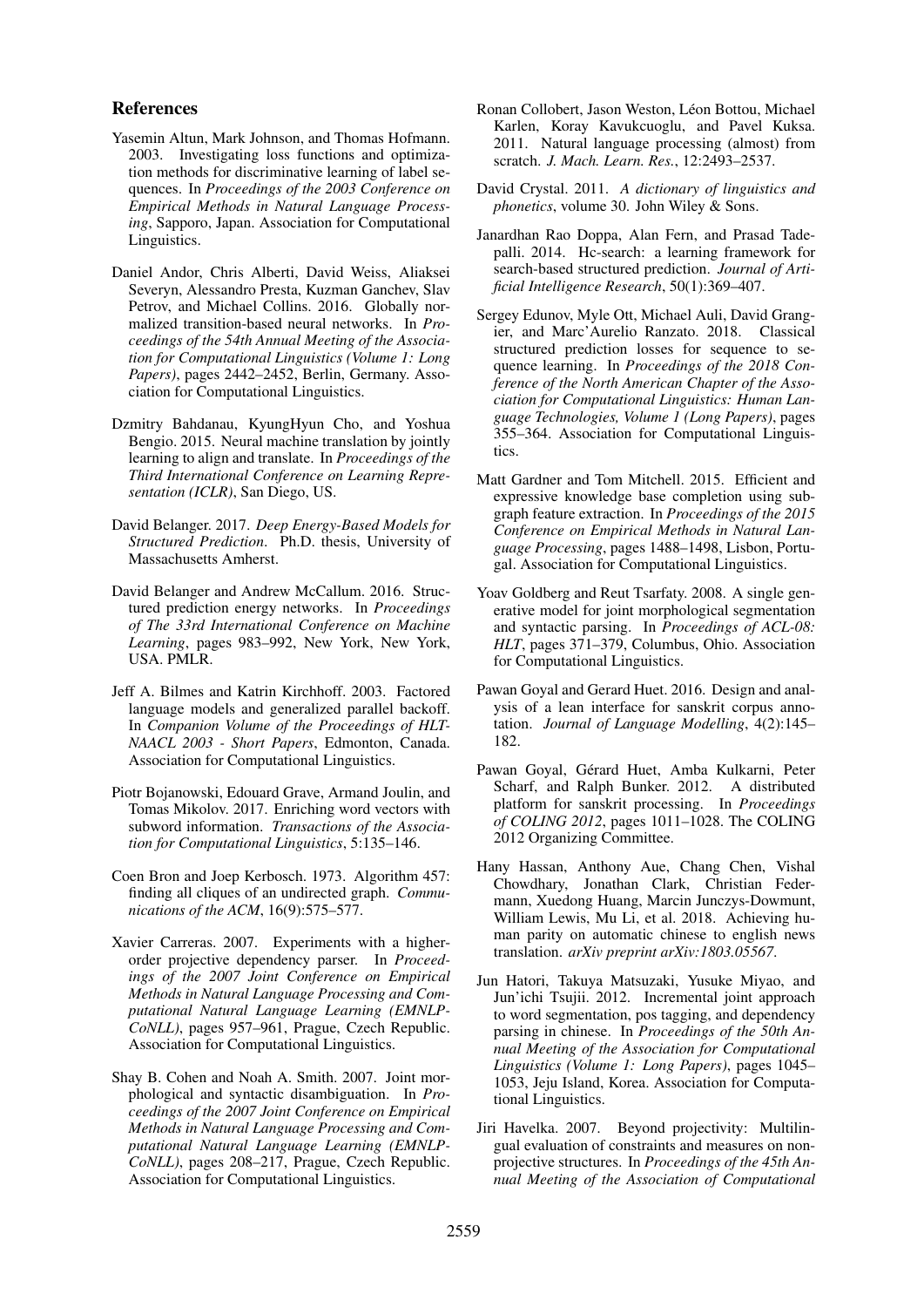*Linguistics*, pages 608–615, Prague, Czech Republic. Association for Computational Linguistics.

- <span id="page-10-11"></span>Oliver Hellwig. 2009. Extracting dependency trees from sanskrit texts. In *Sanskrit Computational Linguistics*, pages 106–115, Berlin, Heidelberg. Springer Berlin Heidelberg.
- <span id="page-10-2"></span>Oliver Hellwig. 2010-2016. *DCS - The Digital Corpus of Sanskrit*. Berlin.
- <span id="page-10-17"></span>Oliver Hellwig. 2016. Detecting sentence boundaries in sanskrit texts. In *Proceedings of COLING 2016, the 26th International Conference on Computational Linguistics: Technical Papers*, pages 288–297. The COLING 2016 Organizing Committee.
- <span id="page-10-4"></span>Gérard Huet. 2005. A functional toolkit for morphological and phonological processing, application to a Sanskrit tagger. *Journal of Functional Programming*, 15(4):573–614.
- <span id="page-10-3"></span>Gérard Huet. 2006. Themes and Tasks in Old and *Middle Indo-Aryan Linguistics*, chapter Lexicondirected Segmentation and Tagging of Sanskrit. Motilal Banarsidass, Delhi.
- <span id="page-10-14"></span>Hiroshi Ishikawa. 2011. Transformation of general binary mrf minimization to the first-order case. *IEEE Transactions on Pattern Analysis and Machine Intelligence*, 33(6):1234–1249.
- <span id="page-10-16"></span>Alexander Kraskov, Harald Stögbauer, and Peter Grassberger. 2004. Estimating mutual information. *Physical review E*, 69(6):066138.
- <span id="page-10-15"></span>Amrith Krishna, Bishal Santra, Pavankumar Satuluri, Sasi Prasanth Bandaru, Bhumi Faldu, Yajuvendra Singh, and Pawan Goyal. 2016. Word segmentation in sanskrit using path constrained random walks. In *Proceedings of COLING 2016, the 26th International Conference on Computational Linguistics: Technical Papers*, pages 494–504. The COLING 2016 Organizing Committee.
- <span id="page-10-8"></span>Amrith Krishna, Pavan Kumar Satuluri, and Pawan Goyal. 2017. A dataset for sanskrit word segmentation. In *Proceedings of the Joint SIGHUM Workshop on Computational Linguistics for Cultural Heritage, Social Sciences, Humanities and Literature*, pages 105–114, Vancouver, Canada. Association for Computational Linguistics.
- <span id="page-10-10"></span>Taku Kudo. 2006. Mecab: Yet another part-of-speech and morphological analyzer. *http://mecab. sourceforge. jp*.
- <span id="page-10-1"></span>Amba Kulkarni, Preethi Shukla, Pavankumar Satuluri, and Devanand Shukl. 2015. How Free is free Word Order in Sanskrit. In *The Sanskrit Library, USA*, pages 269–304.
- <span id="page-10-21"></span>John D. Lafferty, Andrew McCallum, and Fernando C. N. Pereira. 2001. Conditional random fields: Probabilistic models for segmenting and labeling sequence data. In *Proceedings of the Eighteenth International Conference on Machine Learning*, ICML

'01, pages 282–289, San Francisco, CA, USA. Morgan Kaufmann Publishers Inc.

- <span id="page-10-9"></span>Ni Lao and William W. Cohen. 2010. Relational retrieval using a combination of path-constrained random walks. *Mach. Learn.*, 81(1):53–67.
- <span id="page-10-19"></span>Yann LeCun, Léon Bottou, Yoshua Bengio, and Patrick Haffner. 1998. Gradient-based learning applied to document recognition. *Proceedings of the IEEE*, 86(11):2278–2324.
- <span id="page-10-7"></span>Yann LeCun, Sumit Chopra, Raia Hadsell, Marc'Aurelio Ranzato, and Fu-Jie Huang. 2006. A tutorial on energy-based learning. In *Predicting Structured Data*. MIT Press.
- <span id="page-10-20"></span>Yann LeCun, Sumit Chopra, Marc'Aurelio Ranzato, and Fu-Jie Huang. 2007. Energy-based models in document recognition and computer vision. In *Proceedings of International Conference on Document Analysis and Recognition (ICDAR)*, pages 337–341, Curitiba, Paraná, Brazil. IEEE Computer Society.
- <span id="page-10-22"></span>John J. Lowe. 2015. The syntax of sanskrit compounds. *Journal of Historical Syntax*, 91(3):71–115.
- <span id="page-10-12"></span>Wolfgang Maier and Timm Lichte. 2011. Characterizing discontinuity in constituent treebanks. In *Formal Grammar*, pages 167–182, Berlin, Heidelberg. Springer Berlin Heidelberg.
- <span id="page-10-0"></span>Ryan McDonald, Fernando Pereira, Seth Kulick, Scott Winters, Yang Jin, and Pete White. 2005a. Simple algorithms for complex relation extraction with applications to biomedical ie. In *Proceedings of the 43rd Annual Meeting of the Association for Computational Linguistics (ACL'05)*, pages 491–498. Association for Computational Linguistics.
- <span id="page-10-13"></span>Ryan McDonald, Fernando Pereira, Kiril Ribarov, and Jan Hajic. 2005b. Non-projective dependency parsing using spanning tree algorithms. In *Proceedings of Human Language Technology Conference and Conference on Empirical Methods in Natural Language Processing*, pages 523–530, Vancouver, British Columbia, Canada. Association for Computational Linguistics.
- <span id="page-10-6"></span>Keshav S Melnad, Pawan Goyal, and Peter Scharf. 2013. Meter identification of sanskrit verse. *The Sanskrit Library, USA*.
- <span id="page-10-18"></span>Changping Meng, Reynold Cheng, Silviu Maniu, Pierre Senellart, and Wangda Zhang. 2015. Discovering meta-paths in large heterogeneous information networks. In *Proceedings of the 24th International Conference on World Wide Web*, WWW '15, pages 754–764, Republic and Canton of Geneva, Switzerland. International World Wide Web Conferences Steering Committee.
- <span id="page-10-5"></span>Andrew Cameron Morris, Viktoria Maier, and Phil Green. 2004. From wer and ril to mer and wil: improved evaluation measures for connected speech recognition. In *Eighth International Conference on Spoken Language Processing*.